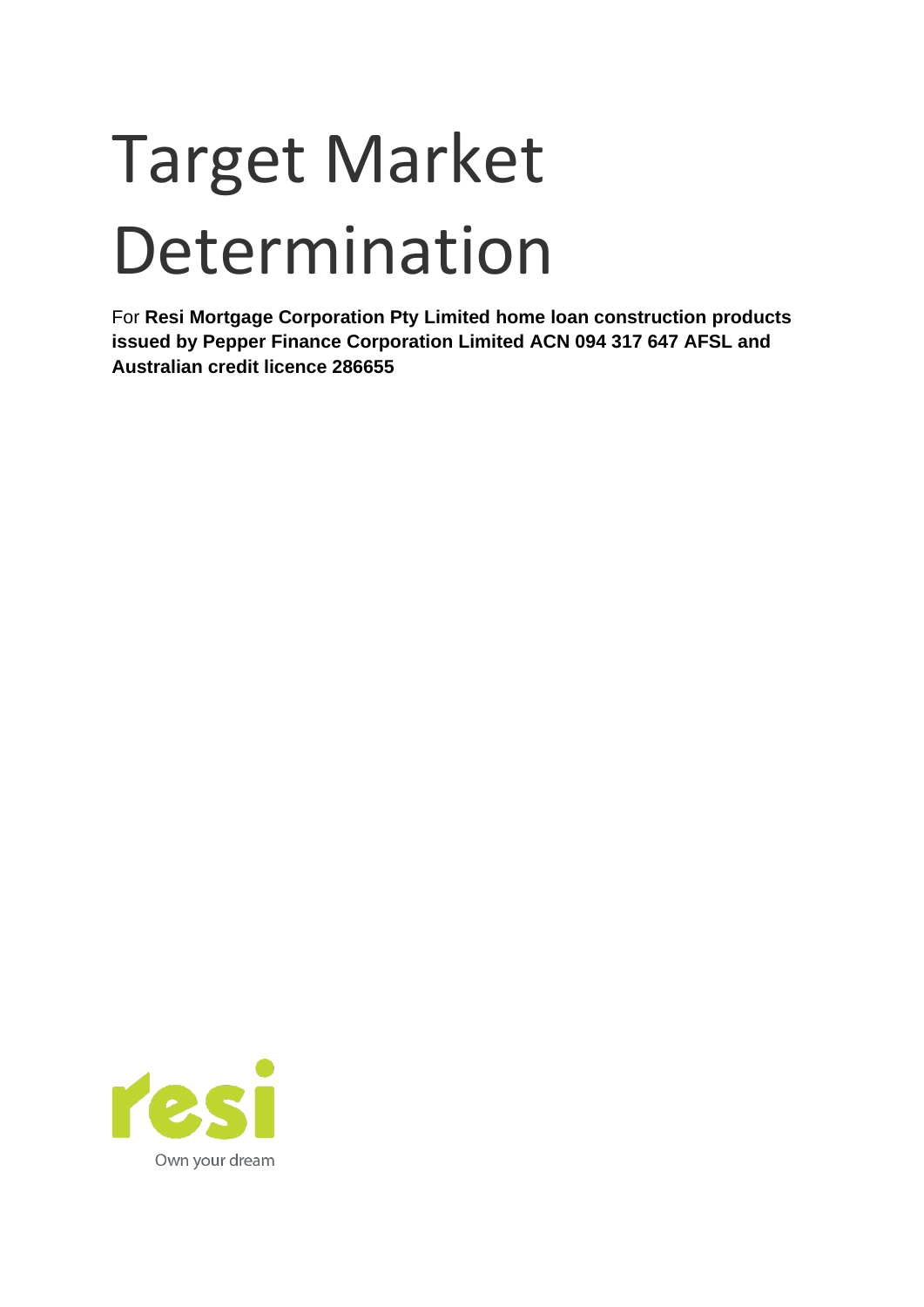

## 1. About this document

This Target Market Determination (TMD) provides information about the target market for the Resi Renew home loan construction product<sup>1</sup>. It outlines the likely objectives, financial situation and needs of the target market as well as the key attributes of the product.

This document is not to be treated as a full summary of the product's terms and conditions and is not intended to provide financial advice. Consumers must refer to the product terms and conditions detailed below when making a decision about this product:

- General Terms & Conditions
- Pepper Money Loan Agreement
- Mortgage Common Provisions

Target market determination date

5 October 2021

# 2. Description of target market, including likely objectives, financial situation and needs

The features of this product, including its key attributes haves been assessed as meeting the likely objectives, financial situation and needs of consumers who:

- satisfy our eligibility criteria, including (but not limited to):
	- o being 18 years or older at the time of application;
	- o being a resident of Australia; and
	- o receiving sufficient and consistent income;
- require a loan secured by owner occupied or investment residential property for the purpose of
	- o constructing a new dwelling; and/or
	- o renovating existing residential property;
- require the flexibility of a variable interest rate;
- may require the option of a sub-offset account (unavailable during construction phase) for deposits to offset interest;
- may require the ability to access to redraw from the sub-offset account (unavailable during construction phase); and
- may require the ability to make unlimited extra repayments.

Whilst variable interest rates may fluctuate, the product has been assessed as meeting the likely objectives, financial situation and needs of consumers in the target market because it allows them to make additional repayments and/or deposit funds into a sub-offset account once construction is complete to reduce interest payable whilst retaining the ability to draw on those funds when required.

<sup>1</sup> *Credit services for Resi Renew products are provided by Resi Mortgage Corporation Pty Limited ABN 66 138 789 161 Australian Credit Licence 390 261 ("Resi Mortgage Corporation") and its appointed representatives. Credit for Resi Renew products is provided by Pepper Finance Corporation Limited ACN 094 317 647 ("Pepper"). Pepper Money Limited ACN 094 317 665, Australian Credit Licence 286655 acts on behalf of Pepper.*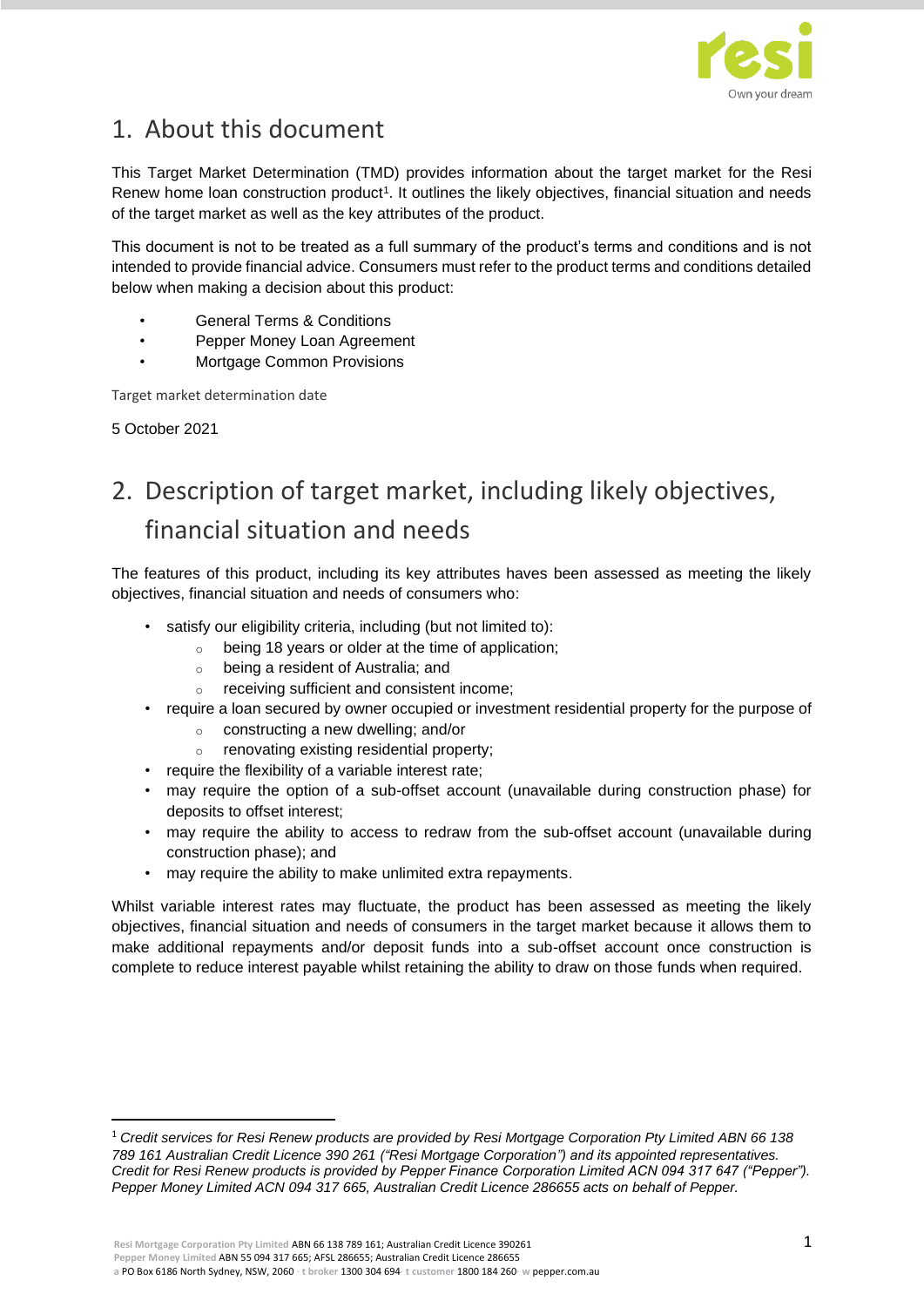

#### Construction of an owner occupied residential property^

This product allows consumers to finance the construction of an owner occupied residential property with the ability to select principal and interest repayments in order to reduce the overall debt and build equity or interest only during the construction stage.

#### Renovating an owner occupied residential property^

This product allows consumers to finance the renovation of an owner occupied residential property to increase the value of their property whilst paying principal and interest repayments in order to reduce the overall debt and build equity.

#### Construction of an investment residential property^

This product allows consumers to finance the construction of an investment residential property with the ability to select principal and interest repayments in order to reduce the overall debt and build equity or interest only for tax purposes.

#### Renovating an investment residential property^

This product allows consumers to finance the renovation of an investment residential property to increase the value of their property whilst paying principal and interest repayments in order to reduce the overall debt and build equity or interest only for tax purposes.

^ The maximum term, loan size, fees and charges and Loan to Valuation Ratio will vary depending on the consumer's circumstances, including the method of income validation and credit history. E.g., discharged bankrupt or defaults. Refer to the key product attributes below to ensure that the available product options meet the consumer's likely objectives, financial situation and needs.

Key product attributes

- Interest only loan repayments during the construction period
- Principal and interest loan repayments for the remainder of the loan term (with an option of Interest only loan repayments up to a total of 5 years including construction period)
- Loan term up to 40 years
- Acceptance of a broad range of consistent income via different income types
- Purchases and refinances of land is acceptable as long as there is an executed building contract in place
- Ability to make structural changes to an existing owner-occupied property
- Ability to make additional repayments at no additional cost
- Ability to finance loan related fees the loan amount (to a limit defined by the lender) for e.g., capitalise application fee on loan amount up to a maximum 75% Loan to Valuation Ratio for Full doc loans and 70% Loan to Valuation Ratio for Alt Doc loans, provided loan serviceability is met.
- Availability of a Visa debit card\* once construction has been completed for everyday access to additional funds including ATMs
- Access to online banking including BPay
- Pricing for risk:
	- $\circ$  If a loan is approved, the interest rate offered and fees and charges will depend on our assessment of a number of factors at the time of application including the consumer's credit history and the nature of the security property
	- $\circ$  The interest rate offered may be higher than our published starting rate(s), depending on the consumer's circumstances (e.g. Loan to Valuation Ratio, credit history, loan size, security property type etc) and this risk loading will apply for the loan term.

\*Visa debit card issued by Indue Limited

Fees and Charges^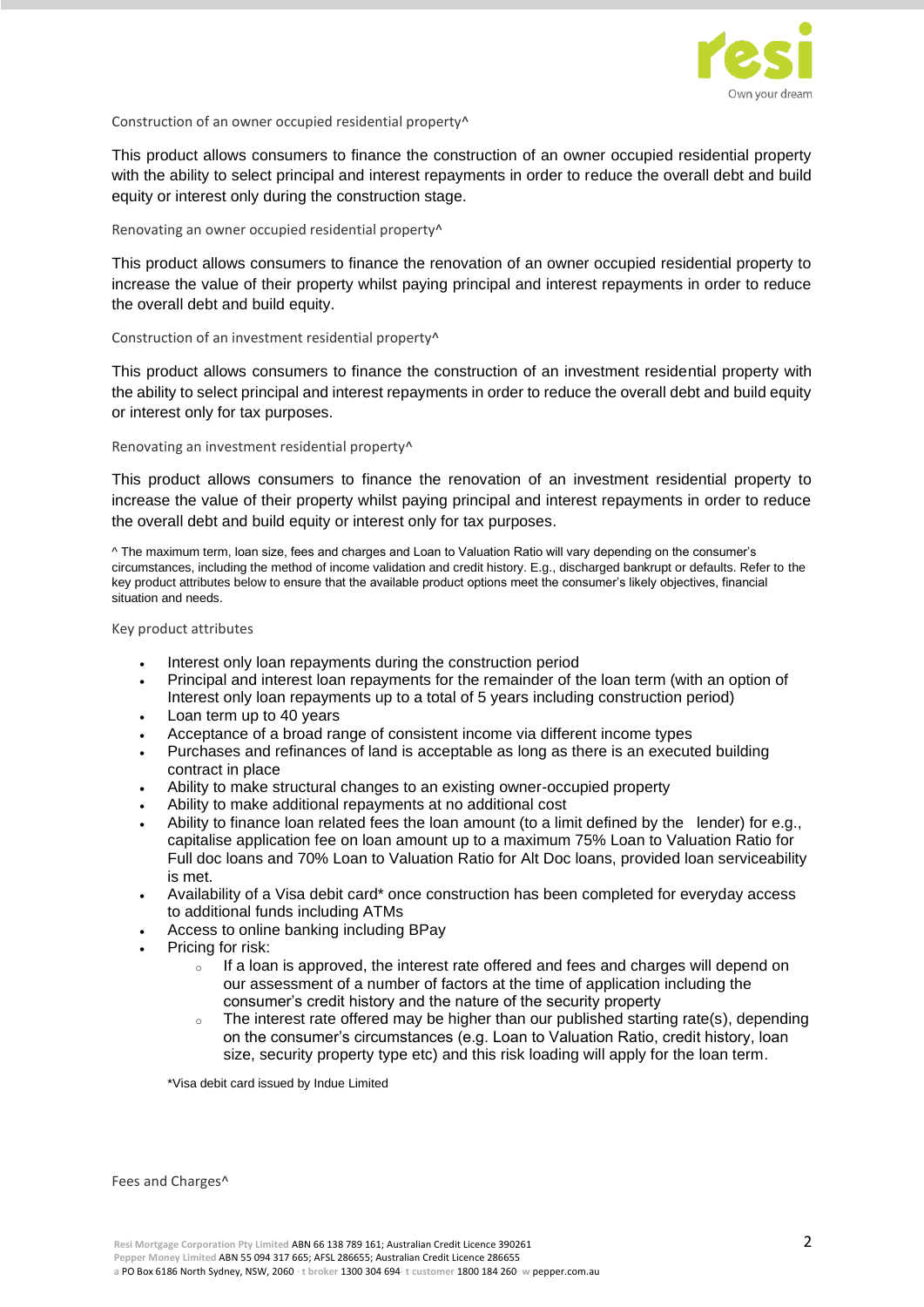

- Establishment fee (inclusive of one valuation)
- Monthly administration fee
- Mortgage risk fee/ Lender protection fee
- Progress payment valuation fee
- Progress payment administration fee.

Other fees and charges may apply, as set out in the loan agreement

Excluded class of consumers

This product may not be suitable for individuals who:

- do not satisfy our eligibility criteria;
- need to borrow greater than 95% Loan to Valuation Ratio;
- require a loan term greater than 40 years;
- require a fixed interest rate loan; and/or
- require a line of credit facility.

### 3. How this product is to be distributed

Distribution channels and conditions

This product is designed to be distributed through the following distribution channels:

• Resi Mortgage Corporation and Pepper Money accredited mortgage brokers subject to Best Interests Duty (**Third Party Channel**); and

The distribution channels are appropriate because:

- the product has a wide target market;
- our Third Party Channel consists of accredited brokers that are subject to a higher duty under Best Interests Duties to ensure that the product is in the best interests of the particular consumer;
- our application and approval process has controls in place to ensure all approved consumers meet our eligibility and lending requirements; and
- we will conduct adequate training and upfront and ongoing due diligence and monitoring of distributors including the ongoing provision of information to these distributors.